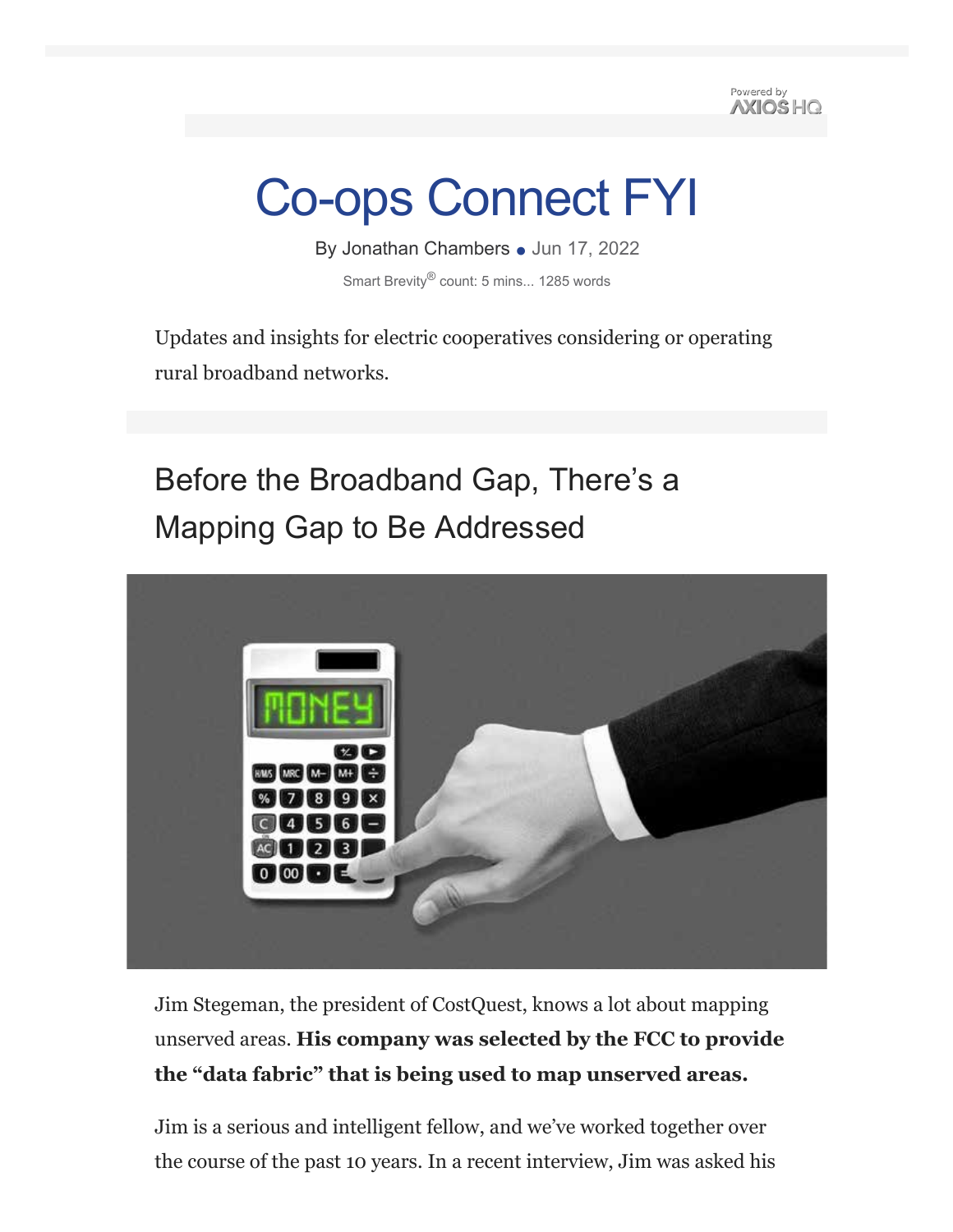estimate of the number of locations lacking broadband.

## **His response: 23-25 million unserved and underserved locations.**

I'd encourage everyone to watch **this brief interview with Jim**, **particularly the final five minutes** or so. It will give you a sense of the enormity of the task in mapping the country. It gave me a sense of how inaccurate the data will be in the collection process.

#### **Why mapping matters:**

The BEAD program money, \$42.45 billion, *hinges on the accuracy of the maps.*

- It is of such significance that, if you care about broadband in your rural community, you probably can't risk sitting back and hoping the FCC and NTIA get this right.
- **You'll need to be prepared to act later this year.**

Funding for any broadband project under BEAD is *years, not months, away*.

Given NTIA's and the FCC's seeming indifference to the urgency of the moment, **it will be at least a year to 18 months** before you may even apply for funding.

But, when you apply for funding, you don't want to discover that your opportunity has been precluded by past decisions. Since much of the country has already been excluded from funding, **understanding the potential eligible areas should be your starting point.**

• Locations that lack access to  $25/3$  Mbps are going to be used to calculate the allocation and will likely be prioritized by state programs.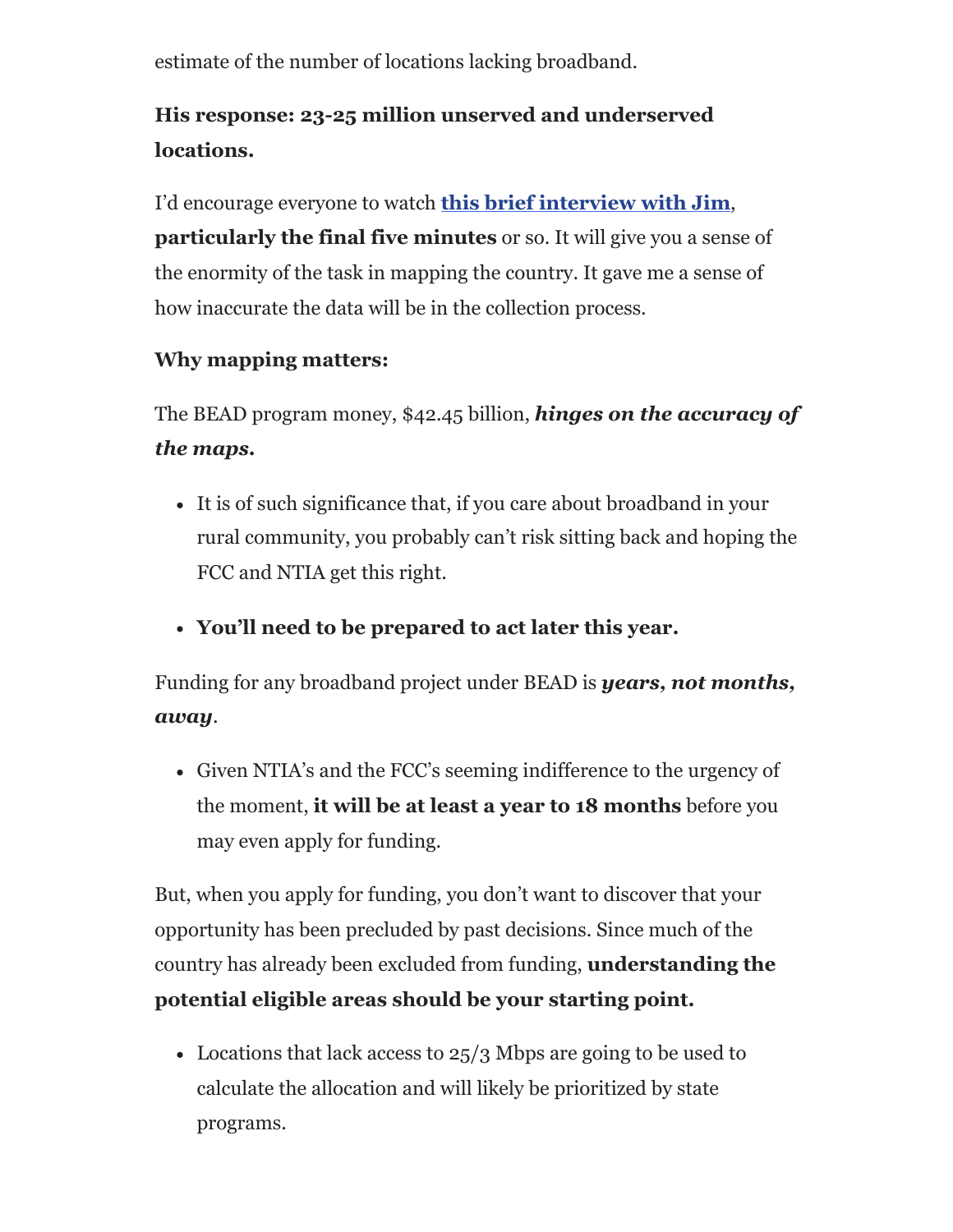- Locations that lack access to 100/20 Mbps will be eligible for funding. Lacking 100/20 Mbps is a proxy for lacking access to fiber or hybrid fiber coax (cable) networks.
- While 20 Mbps upload speeds are not a given for cable networks, cable operators will report at least 100/20 Mbps wherever they have cable plant.

#### **Reporting by fixed wireless and gaming are the real wild cards.**

- The FCC is attempting to require fixed wireless companies to be more precise in their reporting and to identify whether licensed spectrum is being used.
- A better approach would have been to exclude fixed wireless from consideration.
- Once the fixed wireless data is made publicly available, it will be the most likely focus of challenges to the FCC maps.
- Prior reporting has been rife with efforts to game the system. In the data collected for RDOF, ISPs reported 25/2 instead of 25/3 Mbps, moved DSLAMs, or simply misrepresented their service in order to exclude or include areas for funding.

#### **What else will be excluded?** Locations with:

- CAF II Auction funding
- RDOF funding
- CARES, ARPA I and/or ARPA II funding
- Some ACAM funding
- ReConnect funding
- Various other state and federal programs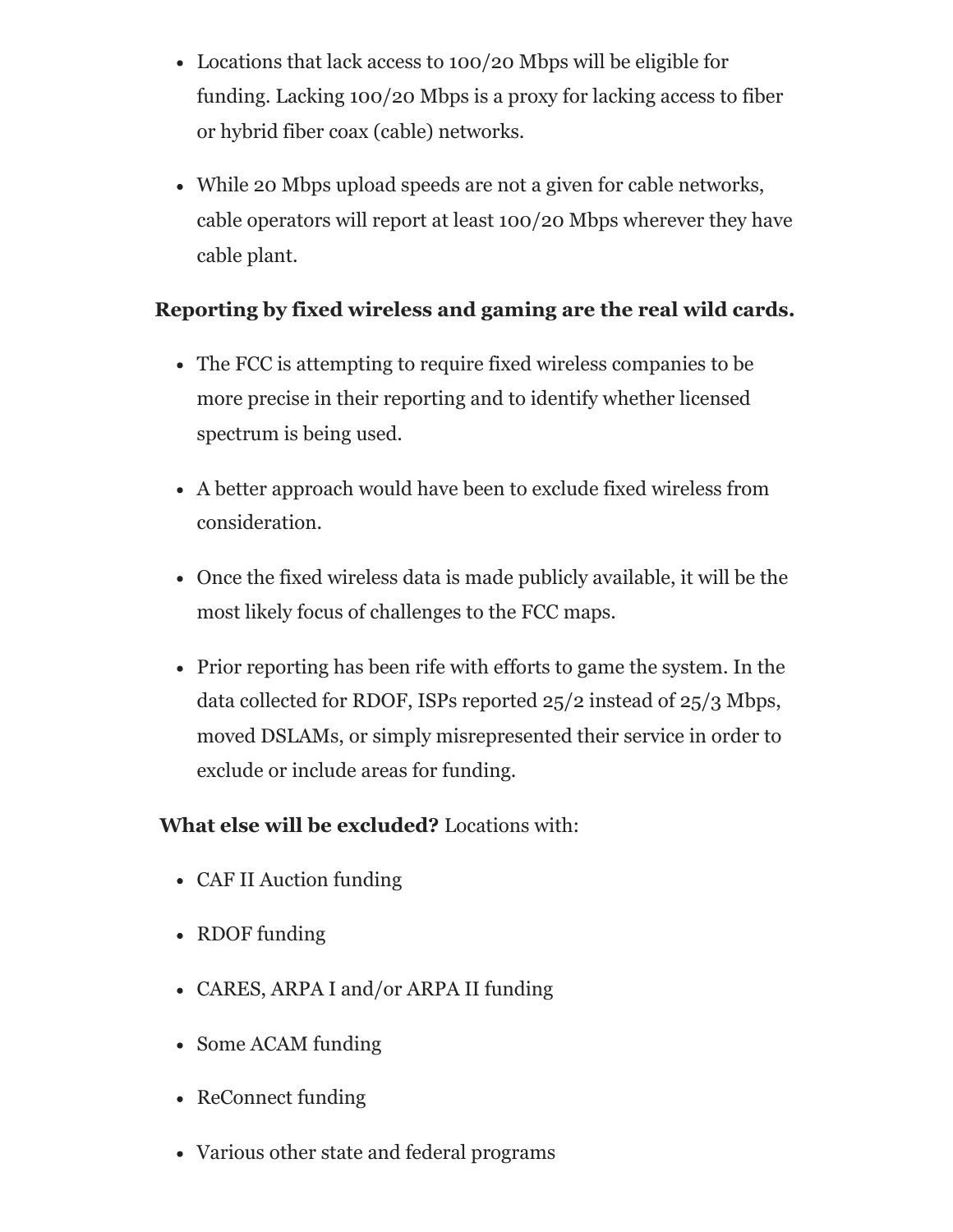# The Maps

After identifying unserved locations and excluding CAF and RDOF, maps of eligible areas will look like the following examples.

**Yellow and orange areas will be eligible for funding.**

**At the state level,** maps look like this:



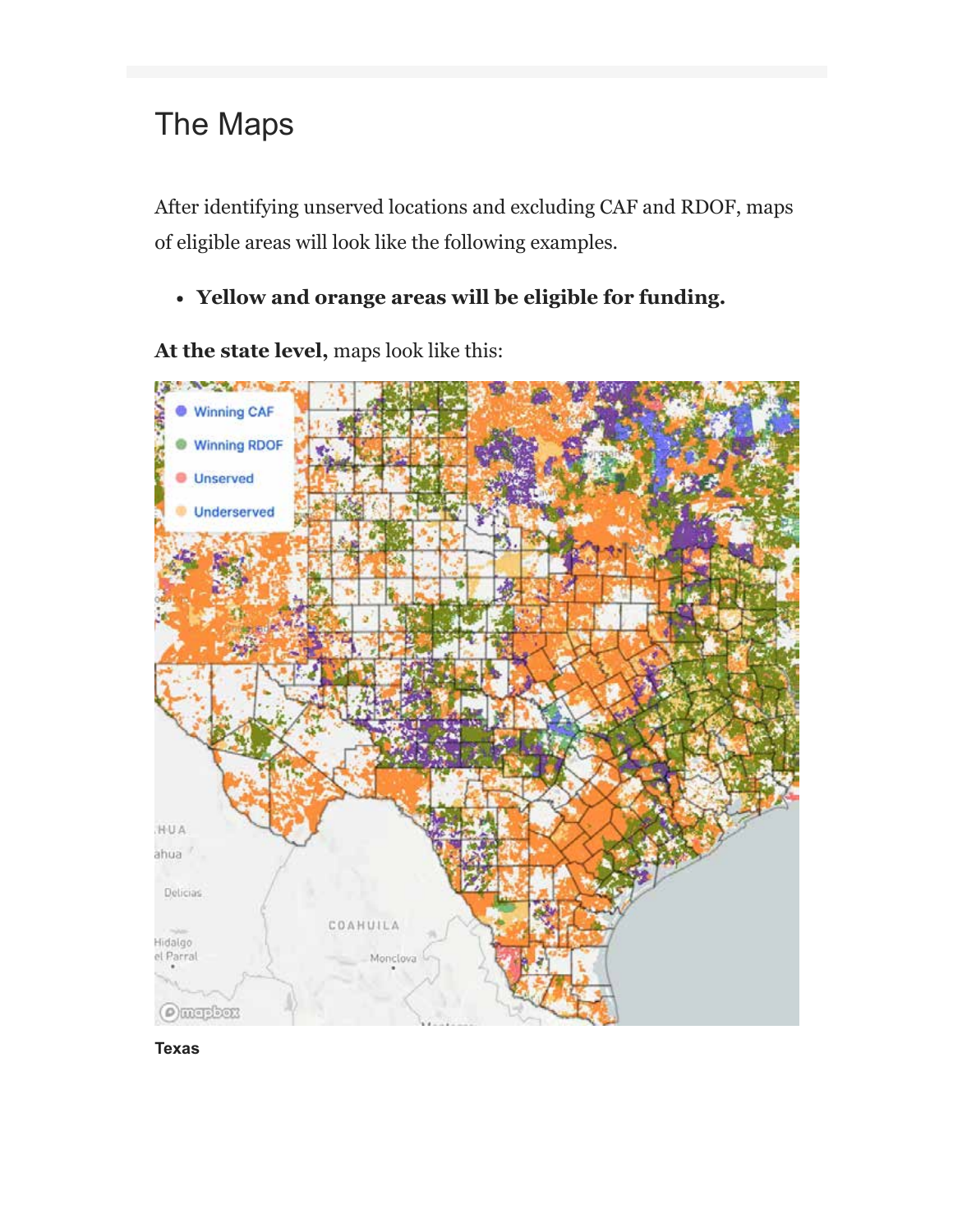

**Georgia**



**Louisiana**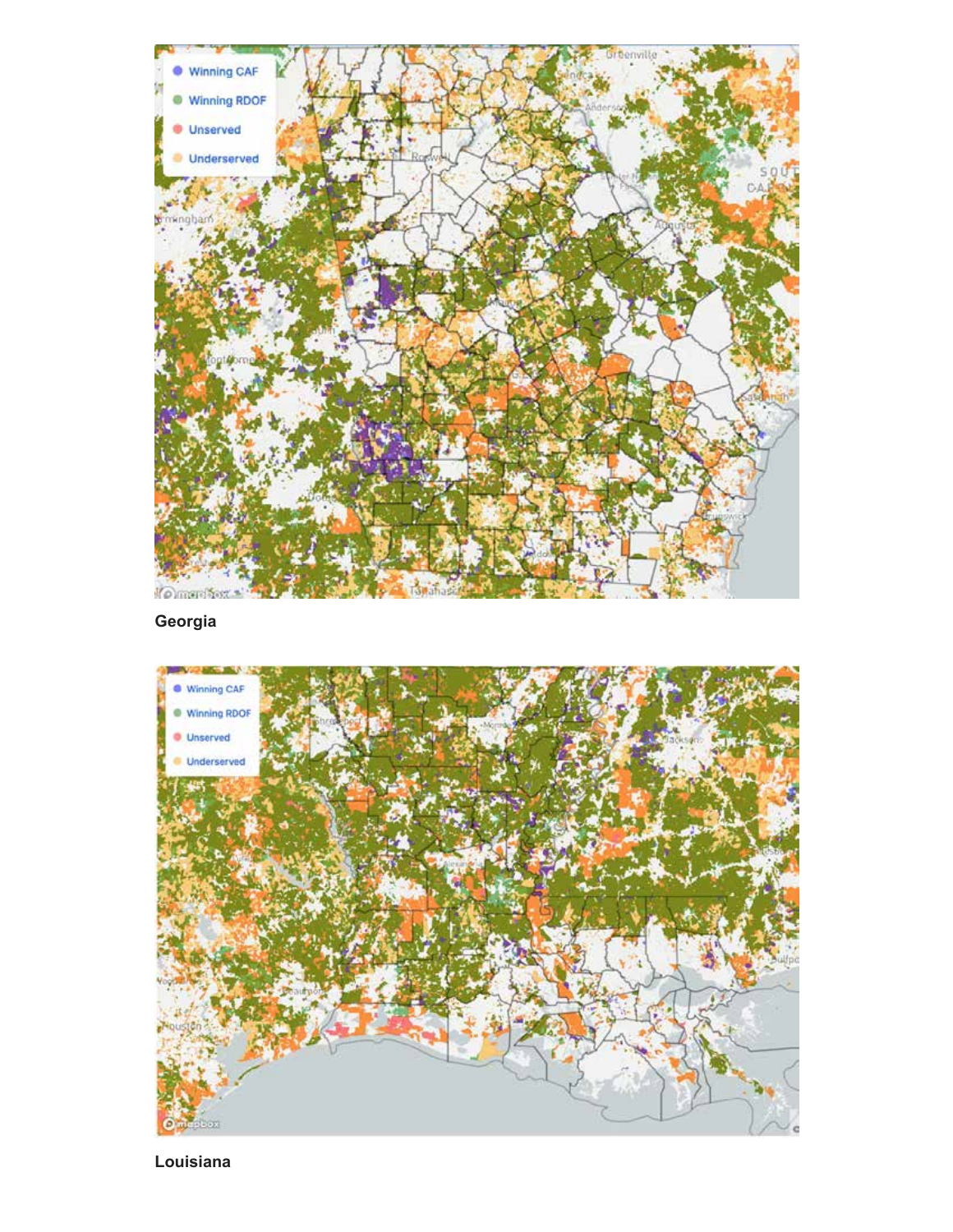

**Florida**

**You can search** for your state or county **here**.

The Numbers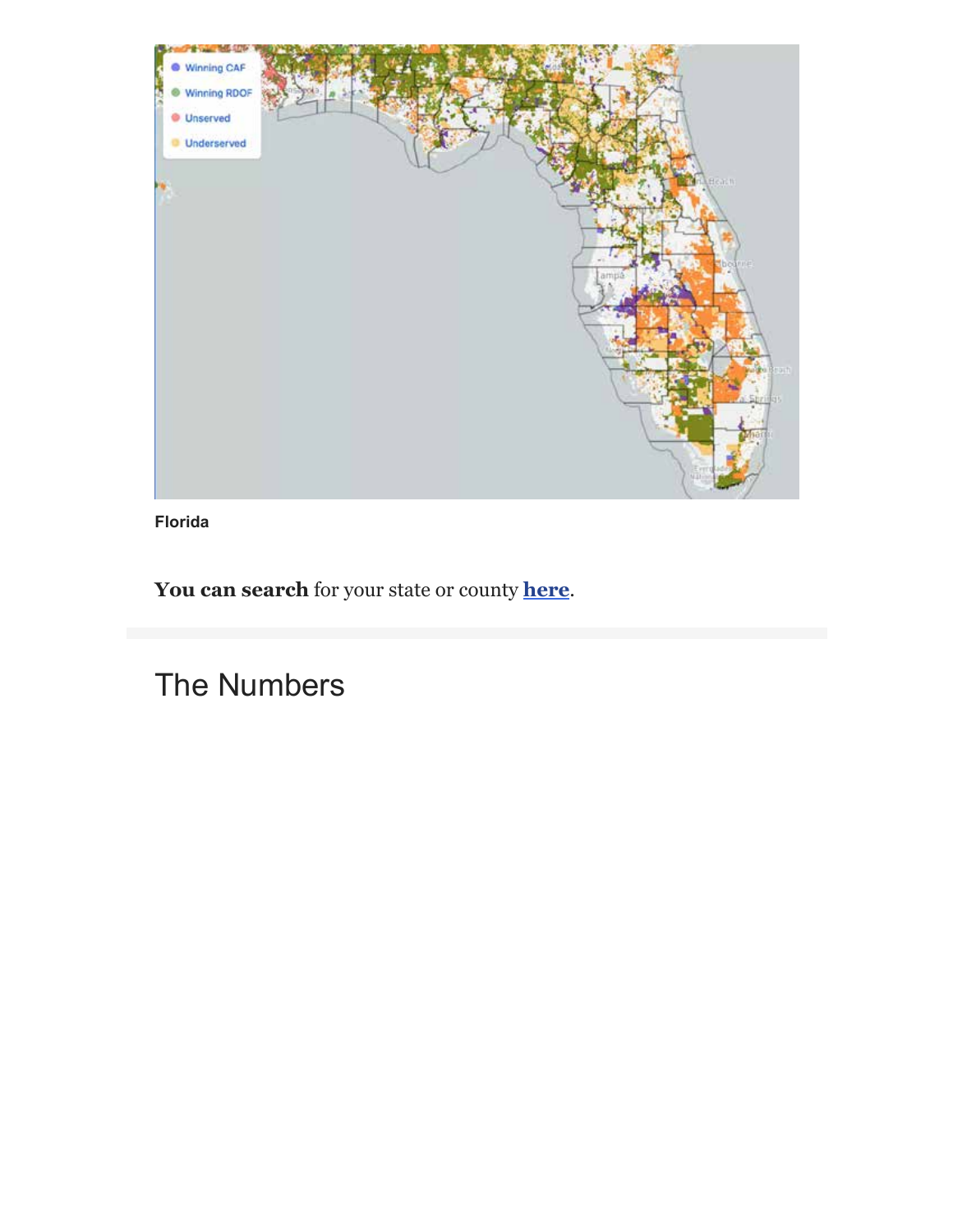

**The areas displayed by these maps** are based on current FCC data. According to that data, nationally, we estimate that **over 20 million people living in over 9 million housing units lack access** to 100/20 Mbps.

- That's the number of people and housing units in census blocks where no Internet Service Provider reports that cable or fiber service is available, according to FCC data.
- There are likely another 1-2 million unserved and underserved businesses in those same areas.
- **CostQuest believes** that once the data is collected and mapped on a more granular level, the number of unserved and underserved locations **will be not 10-12 million,** *but 23-25 million*.

#### **What's next:**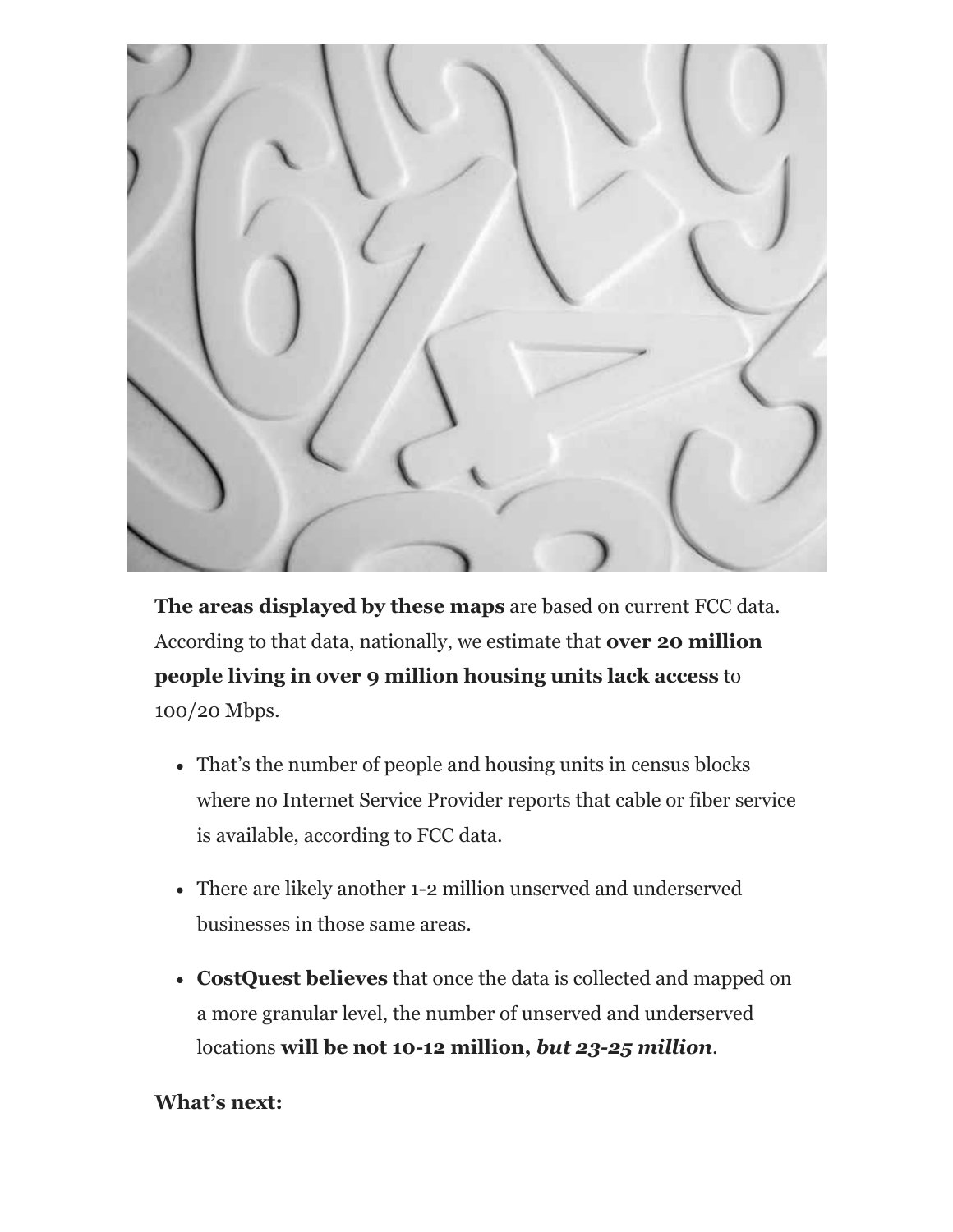By September 1, 2022, the FCC will collect new, more granular data on service availability. The data will still be self-reported. We have excluded fixed wireless from our estimates, so the new FCC data may reveal both greater and fewer unserved locations.

- Greater because the new data should reveal locations in census blocks that are not fully served.
- And fewer because fixed wireless is notoriously imprecise in the reporting — which is why we would have excluded fixed wireless completely.

#### **Go deeper:**

Having spent the better part of the past decade working with the FCC's data, I expect the number that the FCC releases will be close to 10-12 million locations, but I am intrigued by Jim's comments and know he has access to good data that informs his view.

#### **A few counterpoints** *(why I think the number will be lower)***:**

- NTIA's map, which uses Ookla and M-Lab speed test data, shows 9,279,340 households lacking 100/20 Mbps.
- The cable industry has long stated that it makes high-speed internet access service available to 90 percent of households that have access to cable broadband. As a starting point, that would leave just 13 million unserved or underserved.
- The telephone industry has been receiving \$4-5 billion a year for a decade to improve broadband in rural areas. Some of that has been used to build fiber networks where there is no cable.
- The fixed wireless industry, including both mobile operators with fixed wireless home internet and pure play fixed wireless companies, operate in rural areas outside cable footprints.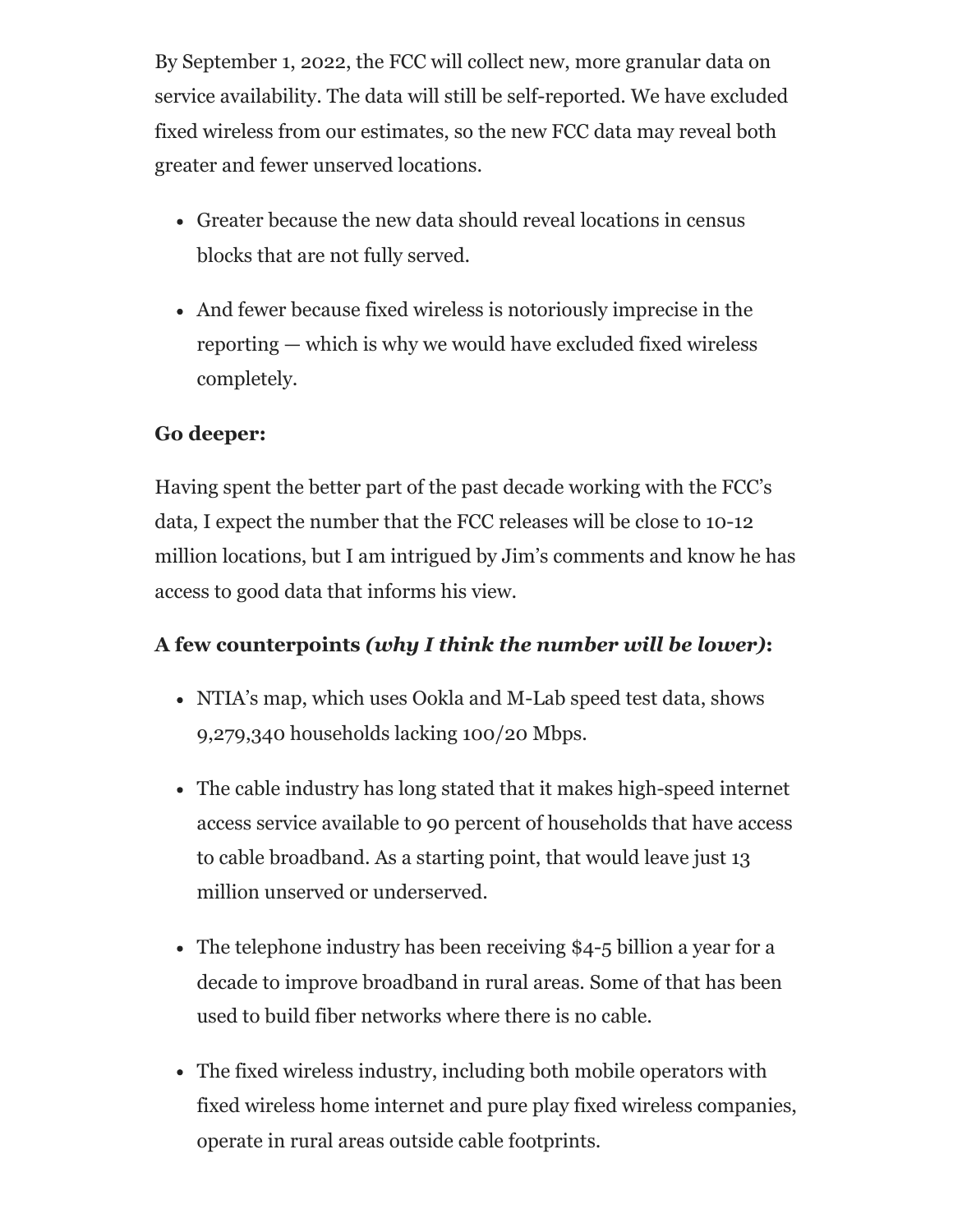### **Yes, but: I can't gauge the level of gaming and which way the over- and under-reporting nets out.**

Finally, when it comes to funding, NTIA and the states will remove areas funded by various state and federal programs.

- The CAF II and RDOF auctions will remove nearly 6 million locations.
- CARES, ARPA I and ARPA II, ReConnect, and NTIA programs will remove hundreds of thousands, perhaps a million more.

**Look at how** the number of eligible locations drops just by removing RDOF locations:

- From 172,000 to 63,000 in South Carolina
- From 268,000 to 88,000 in Georgia
- From 250,000 to 75,000 in Louisiana

#### **Why it matters:**

**The remaining locations** across the country will be eligible for funding by the \$42.45 billion BEAD program.

# The Challenge Process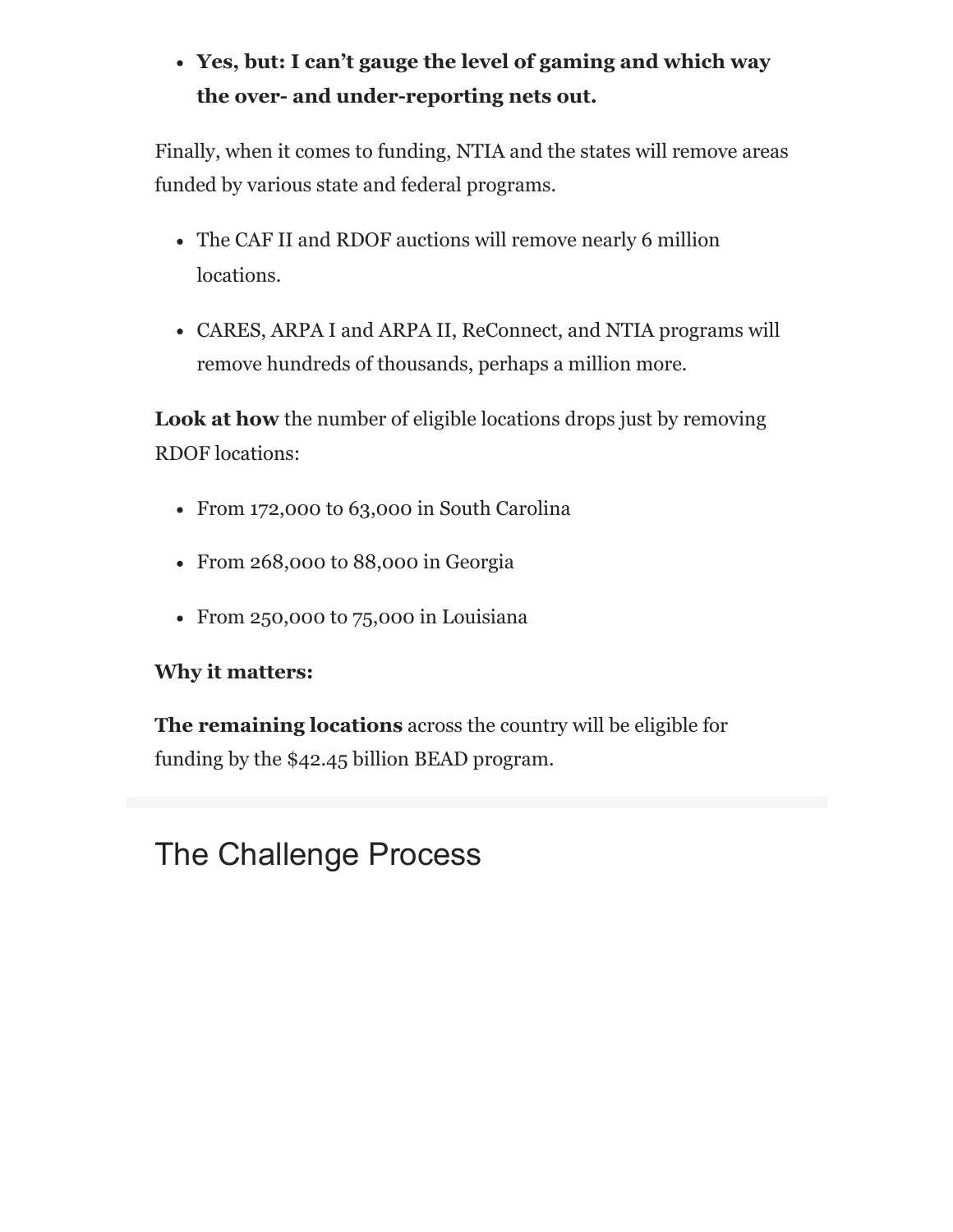

After the FCC releases the data to the public, **there will be an opportunity to challenge the validity** of the service being reported at every location in the country.

- The FCC has run challenge processes before both the CAF maps and RDOF maps were finalized.
- The CAF challenge process took nearly two years. RDOF, over 6 months. *And those were limited to census blocks.*

**This time, the challenge process** involves tens of millions of locations, a brand-new data collection, and a new mapping technique using a new data fabric. State allocations are at stake for \$42.45 billion.

#### *What could possibly go wrong?*

**The challenge process is going to be a bear.** The BEAD program is setting itself up for controversy and disappointment.

**Back to the key question**: What should co-ops and local communities start doing to prepare?